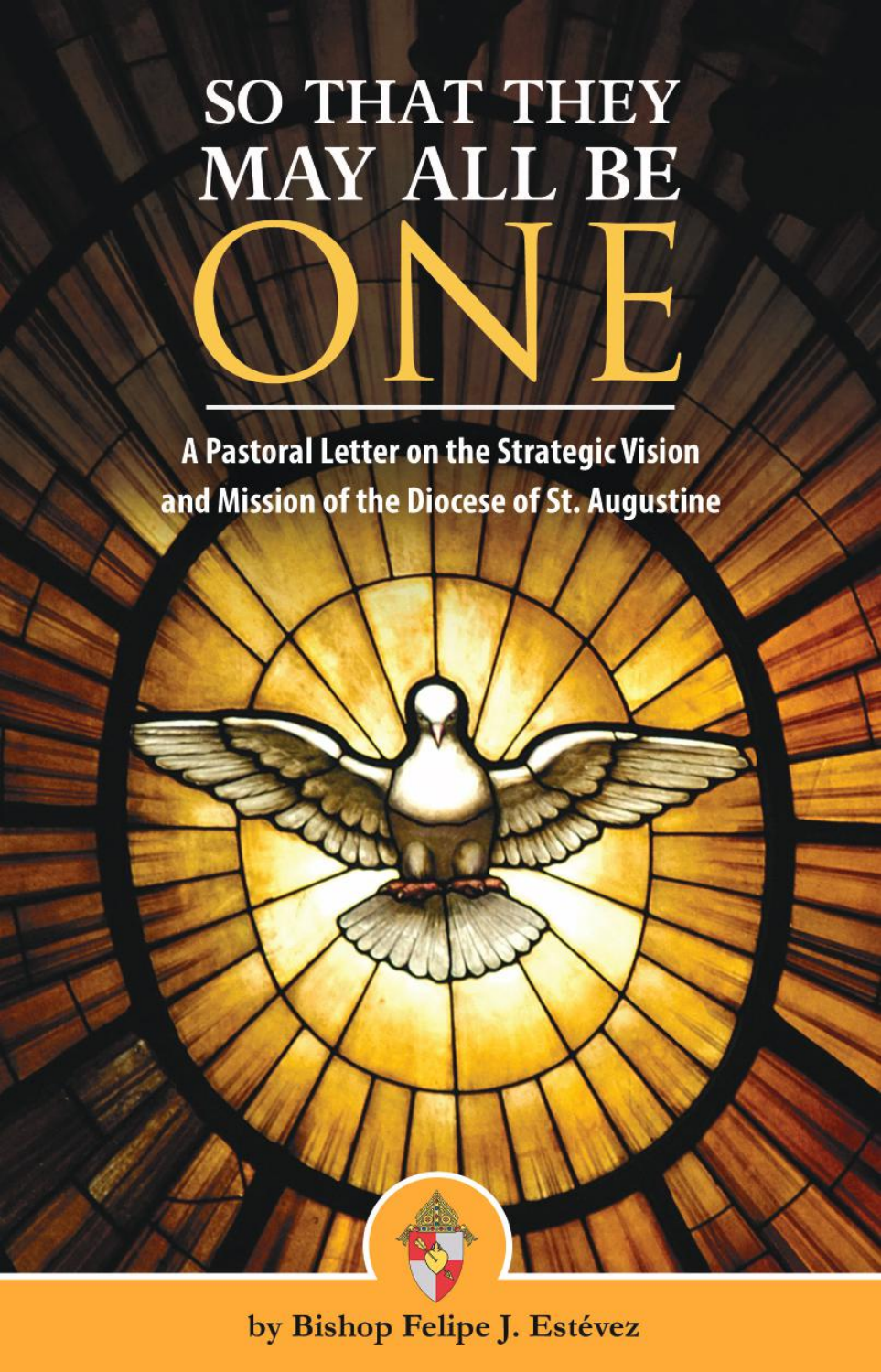#### **THE PEOPLE OF THE DIOCESE OF ST. AUGUSTINE: TO**

**Grace and Peace to you! I am thankful, as your bishop, to hear of your powerful experiences – the lived experiences of the Body of Christ – the Church of the Diocese of St. Augustine.**

Many things are drawing us together as one faith, one family in the Lord: The seven diocesan-wide listening sessions this past fall, the annual Eucharistic Congress, my parish visits and the recently completed Year of Mercy.

I see our path in ensuing years to be quite clearly expressed by you. What you have asked of me can be summed up in the question: "As stewards of Christ's mission, what am I called to be and do?"

God gave to each of us at birth a great purpose and dignity.

Through baptism, we are joined by a "more intimate union with Christ," (CCC #2014) a union that calls every one of us to live a life of "holiness." Being "holy" means to surrender our will to God's will, to be set aside for God and to be willing to live and speak the "truth" that is Christ to a world that greatly needs it. Holiness calls us to be something quite different than what society might desire – it calls us to stand with Christ and to orient our

lives and actions toward that which is truly good and beautiful.

As members of Christ's Body, holiness calls us to:

- Strong family life
- Generosity of heart
- Joyful sacrifice
- Concern for others

As I listened to your experiences in your quest to answer your baptismal call to holiness, these words come to mind: "*As Christ was anointed Priest, Prophet, and King, so may you live always as a member of his body, sharing everlasting life.*"

Through these words found in the rite of baptism, we were anointed for our mission – to be in this world and to have a positive impact on this world, but to never forget that we are holy and created by God and for God.

In our encounters, I have noticed your strong desire to reach out and to be welcoming to all, in particular, those we encounter at various points along the way. To engage and accompany those who struggle to find the way; those who have fallen away, and those who never knew or are searching to find the way. We meet and journey alongside them every day – they are Catholics, non-Catholics, those of some faith, and those of no faith at all; they are our families, friends,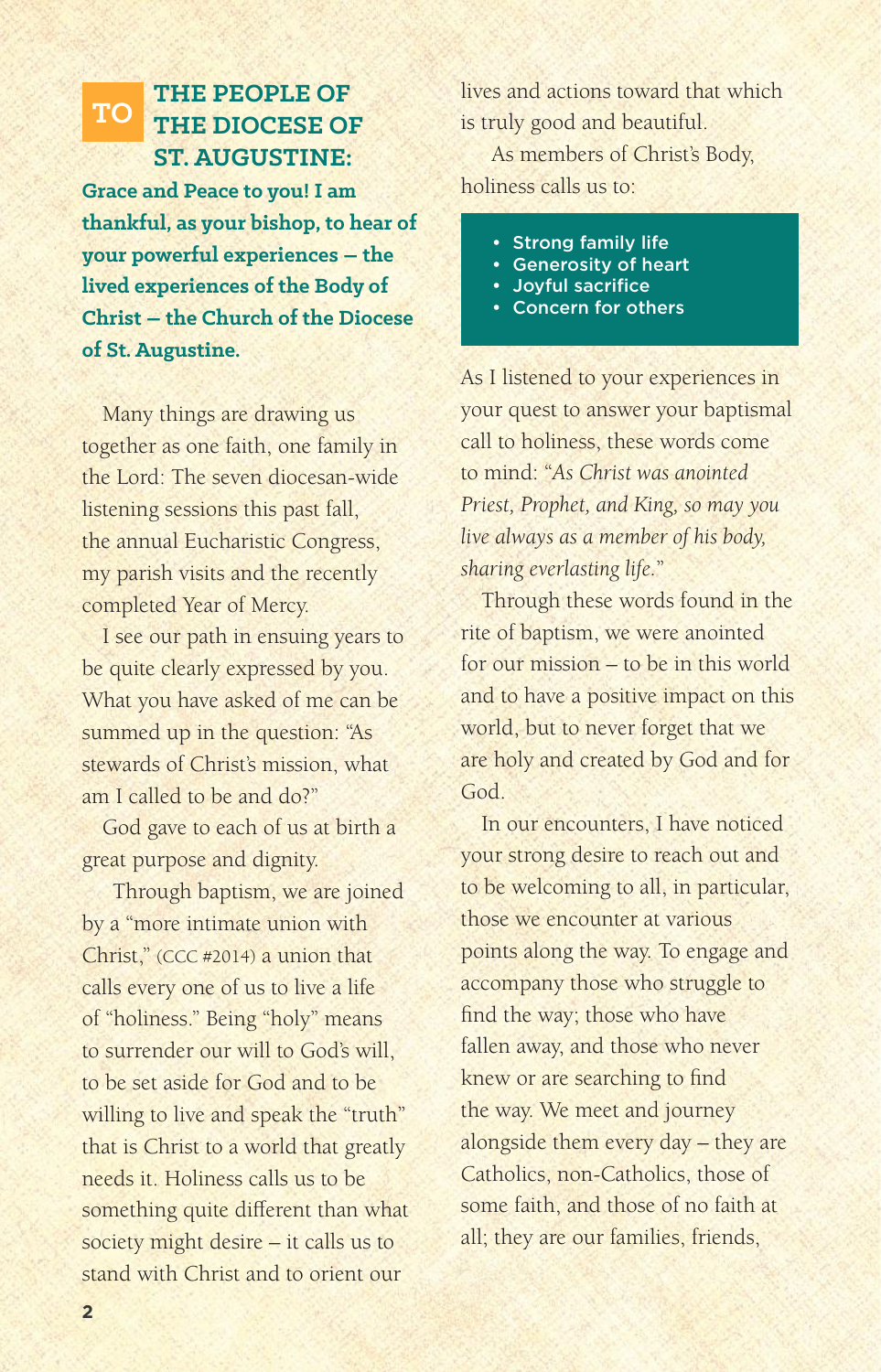members of our parish community, coworkers, and others we encounter on the street. You have voiced your concerns to me about all of these, in particular, you are concerned with our rich diversity of youth who are the now and the future. You wish for all of these that they should come to know and live as one in the love of Jesus Christ.

# **OUR VISION "That they may all be one!"**

In the Gospel of John, Jesus says: "*I pray not only for them but also for those who will believe in me through their word, so that they may all be one, as you, Father, are in me and I in you, that they also may be in us, that the world may believe that you sent me*"  $(In 17:17-21).$ 

I, too, pray that we may all be one, just as the Father and Son are one in the Holy Spirit. It is a cry for unity and oneness, connectedness, that I feel from you, the faithful.

Our patron Augustine describes how in the Eucharist we are ground together into one loaf, one body:

"In this loaf of bread, you are given clearly to understand how much you should love unity. I mean, was that loaf made from one grain? Weren't there many grains of wheat? But before they came into the loaf they were

all separate; they were joined together by means of water after a certain amount of pounding and crushing. Unless wheat is ground, after all, and moistened with water, it can't possibly get into this shape which is called bread. Then came baptism, and you were, in a manner of speaking, moistened with water in order to be shaped into bread" (Sermon 272).

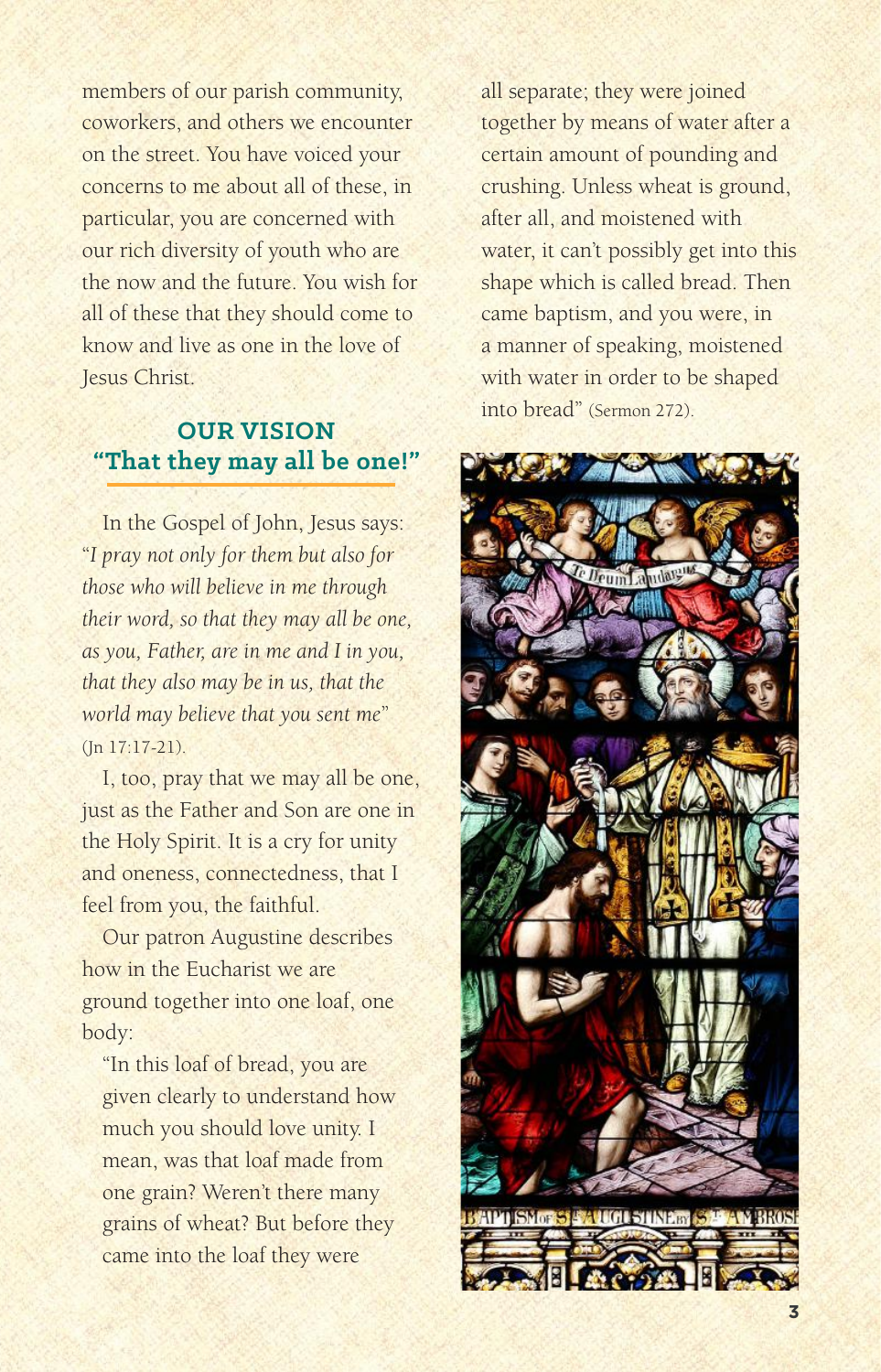*"Answering our baptismal call is a continual process of conversion – of becoming united to the heart of Christ and joined more fully to the sacramental life of his Church."*

If we are to become Eucharistic people – we must make a sacrificial offering of our lives to the service of one another. As Pope Francis encourages us, "The Church is called to be the house of the Father, with doors always wide open" (Pope Francis, *Evangelii Gaudium*  #47).

We join ourselves to the prayer of our Lord, Jesus Christ, and we go out to the world from Mass on a mission to gather what is scattered into the one Kingdom, and we do it all for the greater glory of God (Didache). There is no "us" or "them;" there is only one Body of Christ.

# **OUR MISSION "Go therefore and make disciples of all nations"**

Jesus calls us to be disciples just as he instructed his followers 2,000 years ago.

"All power in heaven and on earth has been given to me. Go, therefore, and make disciples of all

nations, baptizing them in the name of the Father, and of the Son, and of the Holy Spirit, teaching them to observe all that I have commanded you. And behold, I am with you always, until the end of the age" (Mt. 28:16-20).

Pope Francis further develops this missionary imperative in his beautiful apostolic exhortation, *Evangelii Gaudium*. In this work, our pope calls us to live the Gospel with great joy, and he provides us with a working definition as to what it means to be a "*missionary disciple.*"

"Every Christian is challenged, here and now, to be actively engaged in evangelization; indeed, anyone who has truly experienced God's saving love does not need much time or lengthy training to go out and proclaim that love. Every Christian is a missionary to the extent that he or she has encountered the love of God in Christ Jesus: we no longer say that we are "disciples" and "missionaries," but rather that we are always 'missionary disciples' (E.G., #120).

The Lord has blessed our diocese with a gifted diversity of people – every one of them important to communicating our beautiful faith to all. Each of you has a giftedness that we need to do this important work. I am confident that in our diocesan pastoral plan and the plans of our parishes and schools you will find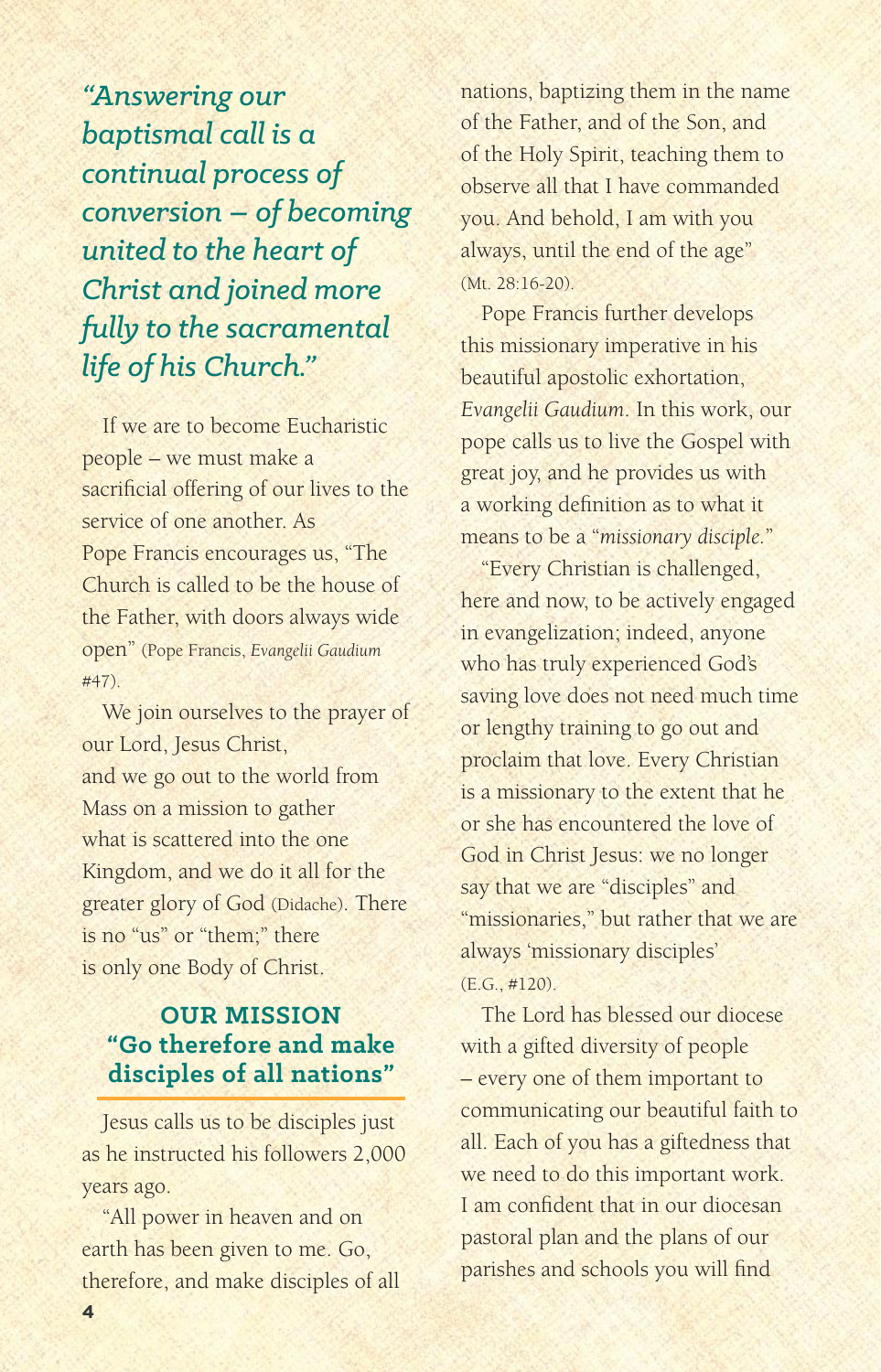a need to contribute. We are a Eucharistic people who find our strength, our very center, in Jesus Christ and his spouse the Church for in fact both are inseparable (Eph. 5:29-32). The task ahead is indeed a daunting but important one, but Fear not! – because in Christ Jesus all things are possible.

## *Our Overarching Strategies*

The call to missionary discipleship begins with our encounter with Jesus. This encounter with Christ invites us to a change of heart and mind that is forever life changing (*metanoia*). Answering our baptismal call is a continual process of conversion – of becoming united to the heart of Christ and joined more fully to the sacramental life of his Church. In so doing, our lives gain an integrity where our consciences become more fully formed, and our actions are made one with the will of God (formation). As we are formed in the knowledge of the faith and grow closer to Jesus, that communion with Christ draws us into deepening communion with one another and with his Body, the Church (connectedness). Imbued with the love, mercy, and joy of Jesus Christ; we are prepared and driven to encounter the world as missionary disciples. This is not something we do because we are asked, but

something we know we must do because it flows uncontrollably from who we have become – one in Christ (outreach).

#### *Formation*

## *We cannot give what we ourselves do not have*

Pope St. John Paul II in *Redemptoris Missio* #33 summed up three objectives of the Church's missionary activity:

- To proclaim the Gospel to all people;
- to help bring about the reconversion of those who have received the Gospel, but only live it nominally; and
- to deepen the Gospel in the lives of believers

Introducing people to the Gospel and, therefore, helping them to develop a personal relationship with Jesus Christ begins with conversion, a change of heart, an introduction to the fullness of the life-giving message found in the Gospel.

In every age, the Gospel calls us to: "*Always be ready to give an explanation to anyone who asks you for a reason for your hope, but do it with gentleness and reverence*" (1 Peter 3:15).

The call to pass on the faith today is not just a call to pass on what we have already come to know – it is much more than that.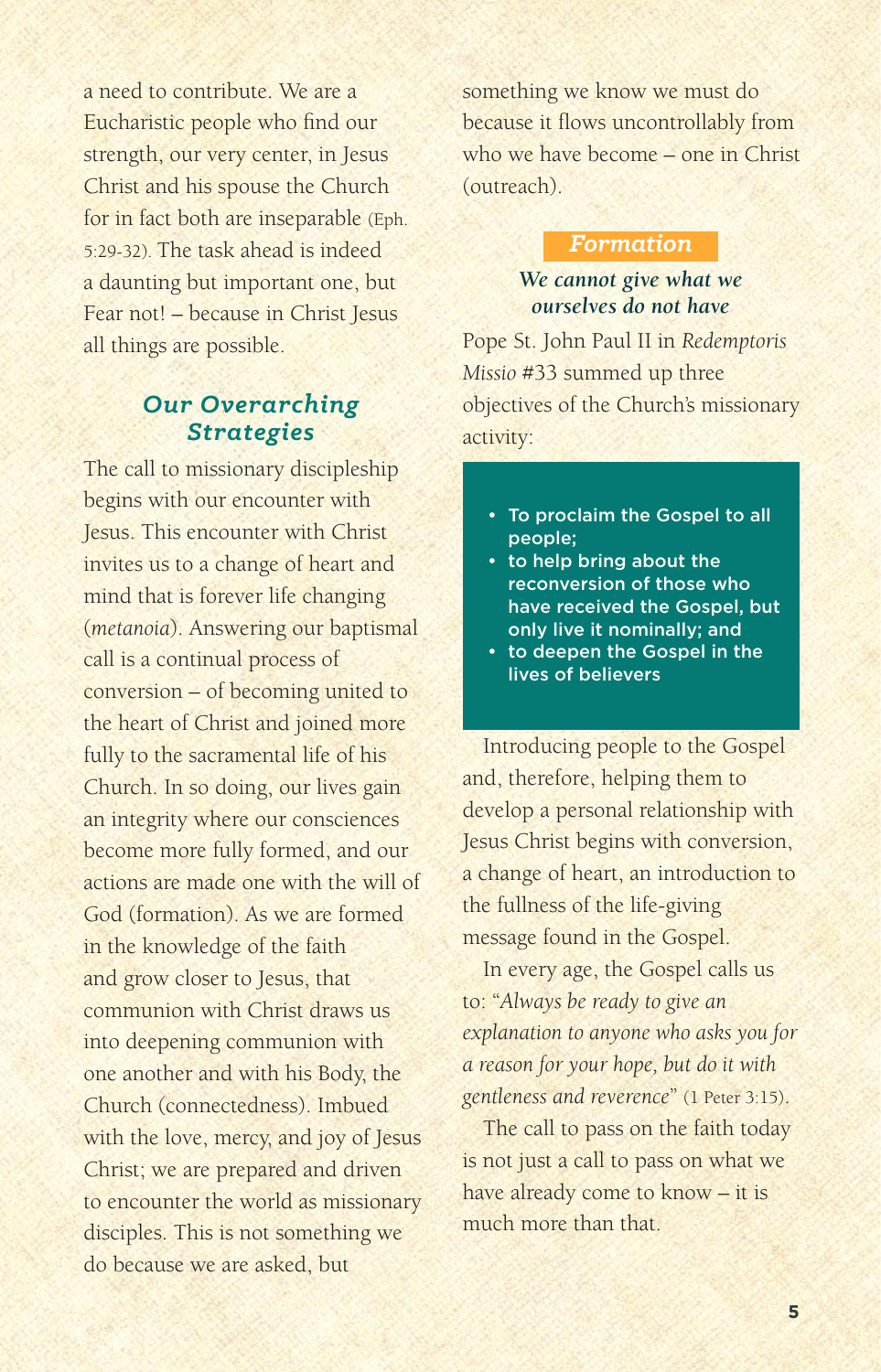Missionary discipleship challenges us to a more deliberate, lifelong effort to study and grow in our knowledge of the faith. It's not enough to tell people "what" we believe, we must articulate "why" we believe as we do and do so with kindness, respect, and at times with a new language to be more effective in making the Gospel credible and persuasive in a new era. Front and center to the reason for our hope must be the kerygma or first proclamation. Namely, that by his death and resurrection, Jesus Christ reveals and communicates the Father's infinite mercy – he gave his life to save you – and he is with you always.

# *Connectedness Discipleship and Communion are inseparable*

Our communion with Christ necessarily draws us into a deepening communion with one another and with his Body, the Church. Christ died for all, and he suffers the loss of any. Formed and united with Christ, we too suffer with him that loss. So too, like St. Andrew we are overjoyed to share with others the Good News: come and see, "... We have found the Messiah!" (John 1:41) This desire for connectedness defines the very essence of our being:

- As children of God, we are connected by our faith and by our continuous journey as missionary disciples to grow closer to our Lord, Jesus.
- As we join together in our parishes, we are connected by our love for the Church and her mission.
- As we reach out to our brothers and sisters of all faiths to help those in need and those who are the most vulnerable in our community, we are joined in solidarity in our mission to serve.

We are formed as One Body, and strengthening these connections allows us to grow in new ways to accomplish the Lord's work throughout our vast and diverse diocese. That being true, we must find new ways to reach all people of diverse cultures and engage with them in the mission of the Church.

How can we assist one another to engage one another in community fully, even when that community stretches throughout a diocese of 11,000 square miles? Our methods of communicating needs to move beyond what we currently have and utilize a variety of media channels. We need to seek faster, engaging, and efficient ways to carry the Gospel to all corners of our diocese – to all members of the Body of Christ regardless of creed.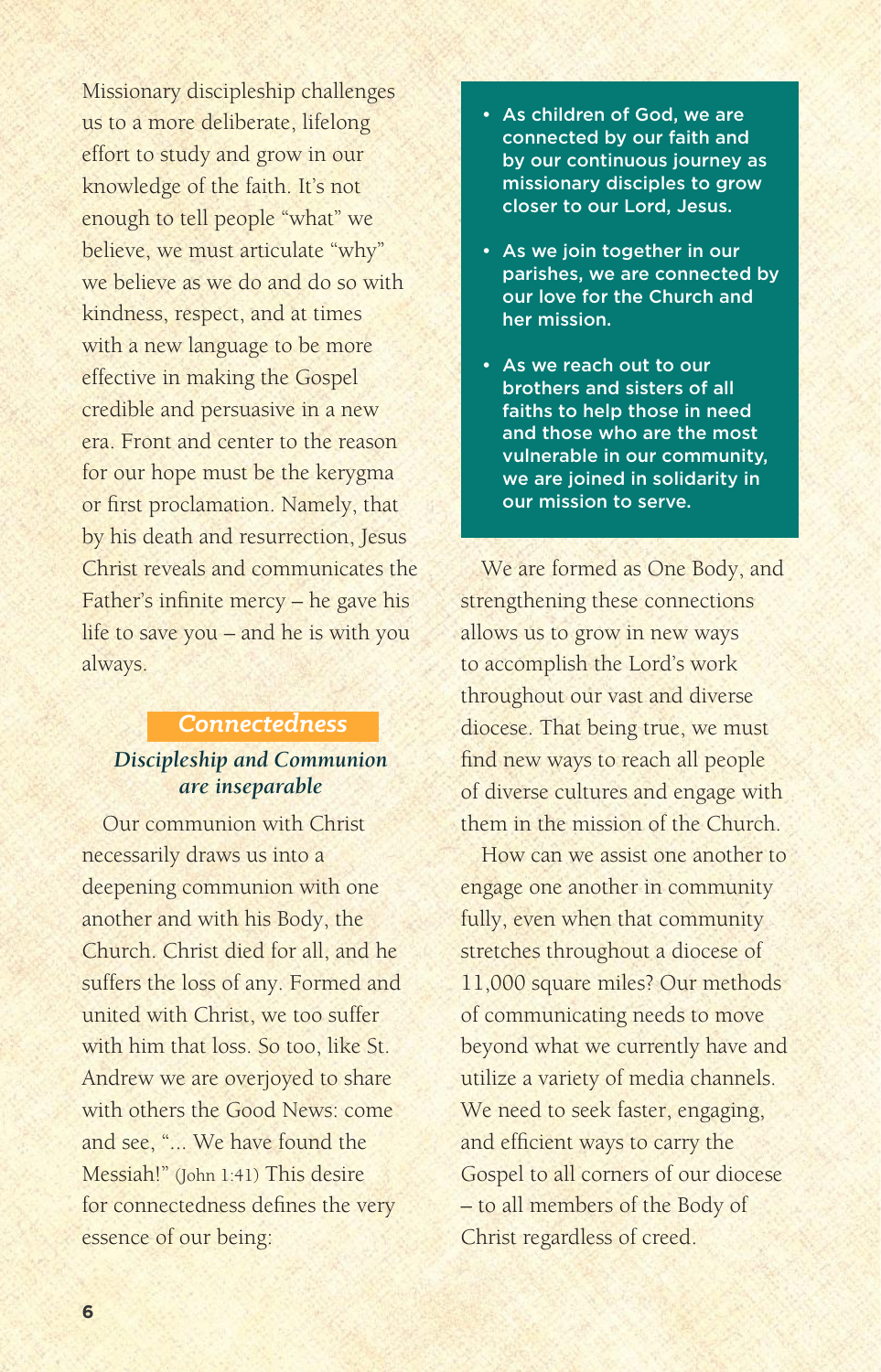

### *Outreach*

## *Christ teaches us how to evangelize – namely to live and put into action: love, mercy and joy.*

Another need you expressed to me was a broader outreach to people in all cultures, creeds, and circumstances, as well as to our Christian brothers and sisters. This outreach, likewise, extends to those seekers who are not grounded in a faith tradition

You spoke of a call to "set a better example of inclusivity," and indeed, while adhering to truth, it must be a focus for our Church

to be understood as inclusive and welcoming in society today.

Likewise, the many cultures in the Diocese of St. Augustine are quite rich, and we need to respect this richness to understand fully the strength we have in our diversity.

In our immediate future, we must find more effective ways to share these gifts given for the common good to make Christ present and known to the world. This use of gifts for the good of all includes the less fortunate, the immigrant, the disenfranchised, the vulnerable, and the lost. It will take the efforts of all